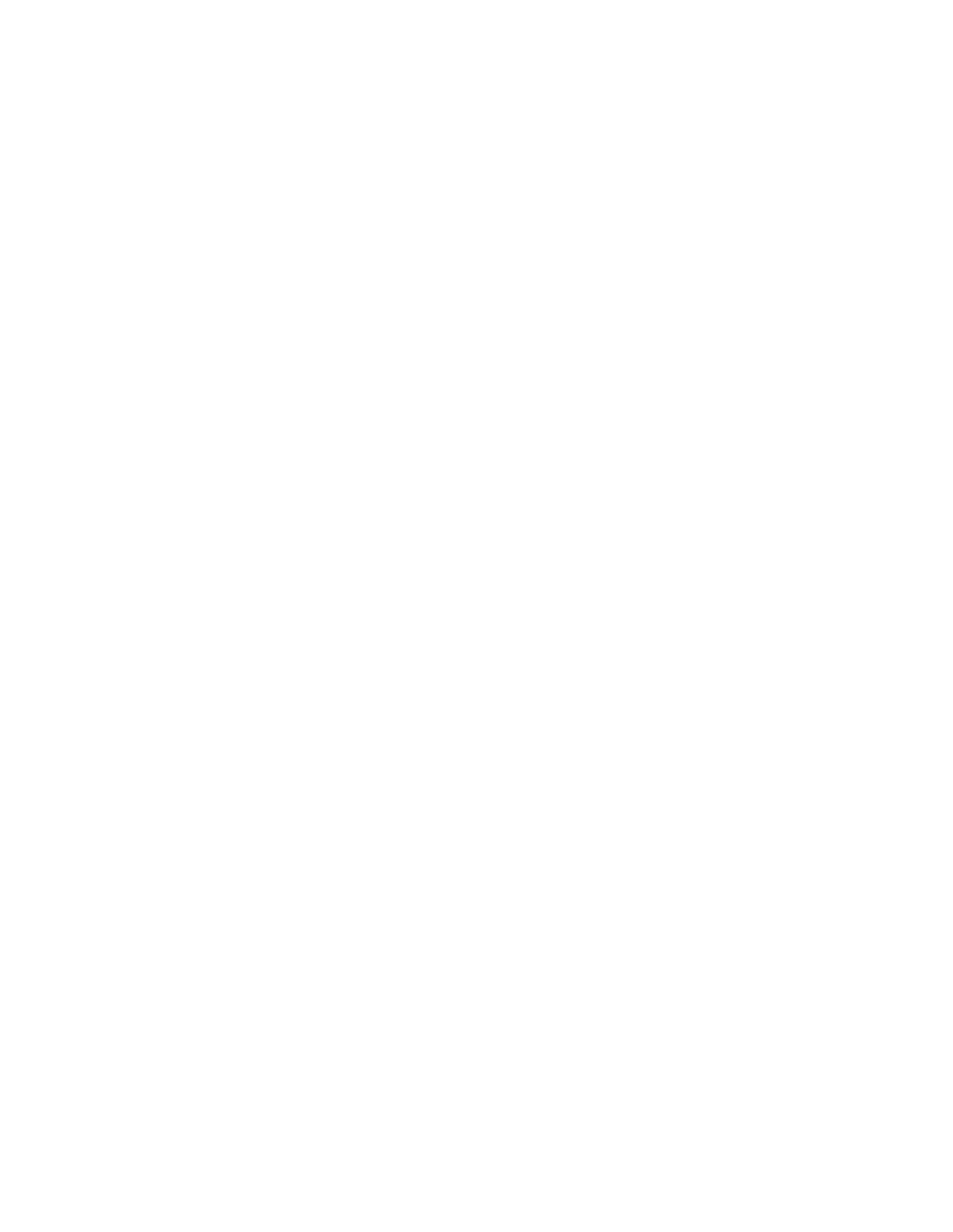# **Application for Maryland/DC Youth Ministries Camp 2021 June 21-25 (Ages13-19)**

Dear Parent/Guardian (and/or Young Person):

Greetings in the wonderful Name of Jesus! Summer Youth Camp will soon be upon us and we are happy to report that we will be returning to Roxbury Holiness Campground once again . . .

#### **Roxbury Holiness Campground 13763 Cumberland Highway Orrstown, PA 17244**

We are excited this year to be joined by Pastor David Brown of Refuge Church in Rock Island, Illinois. After atteneding Indiana Bible College, Pastor Brown answered the call of God to start a church in the city of Rock Island. He has served at Refuge Church since 2008 with his wife Mindy and their children, Johnathan and Sophia.

Students will be challenged through inspirational night services as well as small group sessions, and additional daytime teaching sessions. We believe students and young adults will leave camp dynamically transformed by the power of God through worship, teaching, fellowship, and preaching. We look forward to serving the incredible students of Maryland/DC once again at camp 2021.

We will be following all local and state guidelines as outlined by the Roxbury Holiness Campground leadership. Rigorous cleaning protocols suggested by Roxbury will be maintained all week including regularly disinfecting high traffic surfaces. Mask guidance and rooming capacity limits will also be in place.

Camp participants will be required to bring their own towels, washcloths, sheets, blankets, and pillows. In addition, they will be responsible for all personal grooming items like toothpaste, soap, shampoo, deodorant, etc. The district or the campground **will not** provide these items.

For further information please contact Drew Keatts, Youth Secretary, Maryland/DC Youth Ministries by email: drew.je.keatts@gmail.com or phone: (443) 995-8046.

#### **Camp Application Deadlines & Fees\***

May 1 - June 11 (NO AT THE DOOR REGISTRATION) | \$185.00 cash or money order ONLY

*\*Registration fees must be sent with the application form. All mailed forms must be postmarked by June* 11<sup>th</sup>. No personal checks will be accepted at the door. We will not be accepting personal *checks* or mailed registrations after June 11<sup>th</sup>. Prior to June 11<sup>th</sup>, make checks payable to:

> **Maryland/DC Youth Ministries c/o Drew Keatts, Youth Secretary 5644 Whitby Road**  Baltimore, MD 21206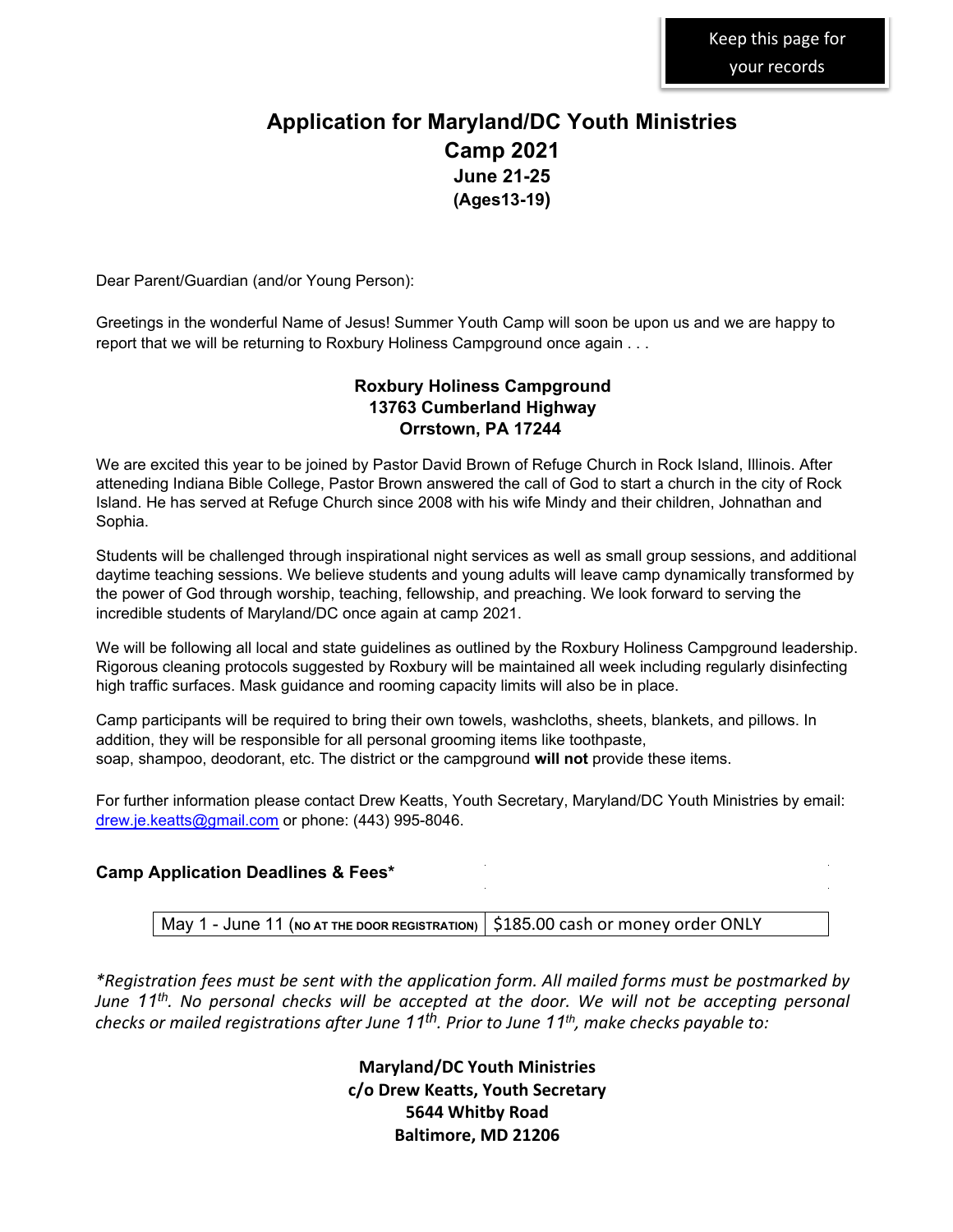#### **Camp Rules**

All campers and their parent or guardian must sign the Youth Camp Rules (attached). By signing the rules, you are committing to follow the rules as they are stated and accept consequences for violations of these rules.

#### **Required Signatures**

- $\circ$  Each camper MUST sign and print his or her name
- $\circ$  Each camper MUST have a parent or guardian sign his/her name (below)
- $\circ$  Each camper MUST have a UPCI pastor sign his name (below)

#### **Important Camp Dates/Times**

Monday, June 21

- 12:00 PM—Registration (All campers must go through registration and dorm assignment.)
- 4:00 PM—Camper Orientation (Campers and staff must attend.)

Friday, June 25

• 1:00 PM—Campground departure. No camper will be permitted to leave the campground until his or her dorm has passed a complete walkthrough and cleared by a camp counselor. ALL CAMPERS MUST BE OFF THE CAMPGROUND NO LATER THAN FRIDAY BY 1:00 PM.

God bless you and we hope to see your young person at camp!

For the youth of today and leaders of tomorrow,

**James Barnes I Youth President Maryland/DC Youth Ministries**



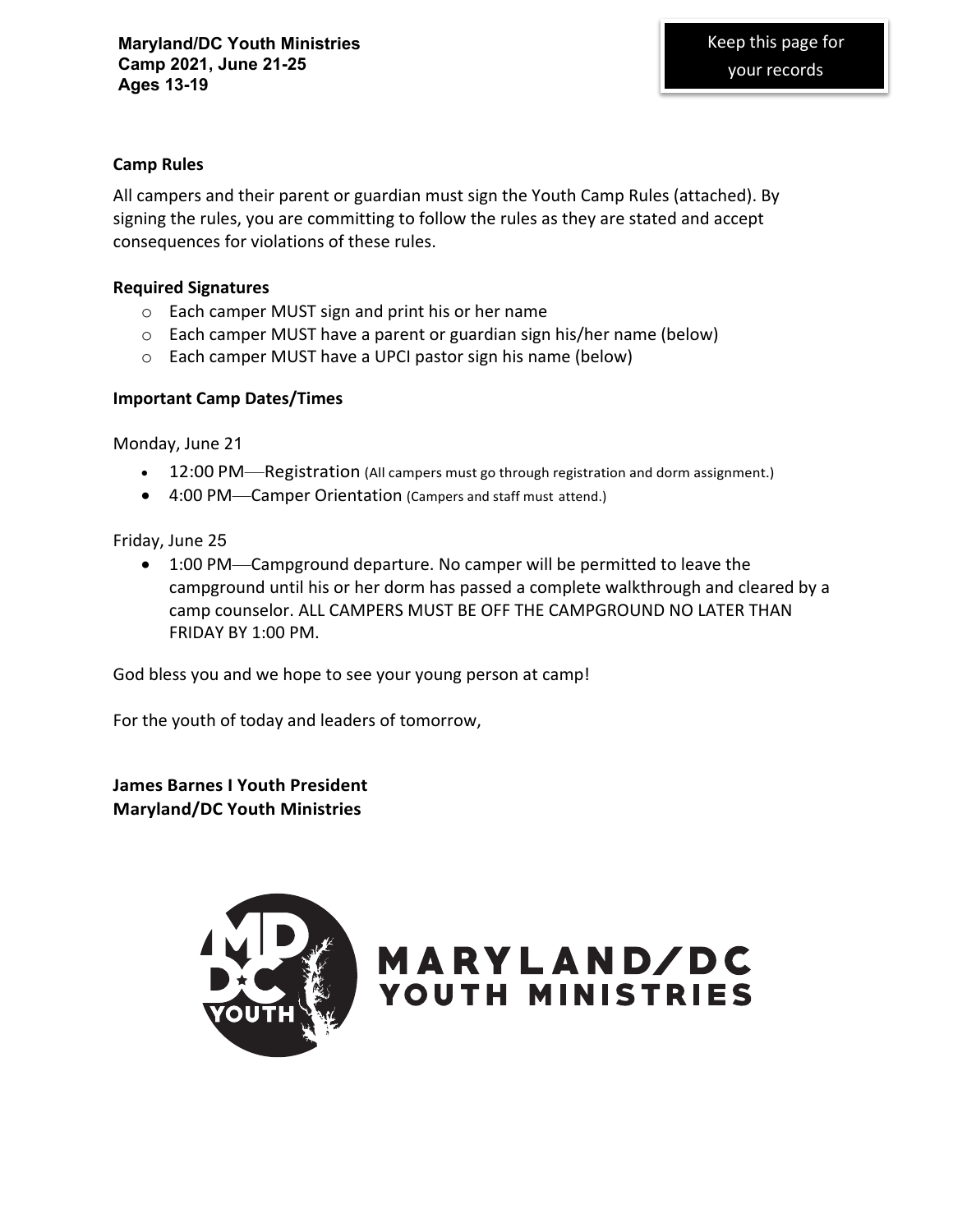#### **Maryland/DC Youth Ministries Camp 2021, June 21-25 Ages 13-19**

### **Camper Application**

| Please fill out one (1) application per camper. Please write legibly.                                                                                                                                                          |                                                                                                                                                                                                                                          |  |
|--------------------------------------------------------------------------------------------------------------------------------------------------------------------------------------------------------------------------------|------------------------------------------------------------------------------------------------------------------------------------------------------------------------------------------------------------------------------------------|--|
|                                                                                                                                                                                                                                | Check Number: _____                                                                                                                                                                                                                      |  |
| <b>Camper's Information</b>                                                                                                                                                                                                    |                                                                                                                                                                                                                                          |  |
|                                                                                                                                                                                                                                |                                                                                                                                                                                                                                          |  |
|                                                                                                                                                                                                                                | $\bigcap$ Male $\bigcap$ Female                                                                                                                                                                                                          |  |
|                                                                                                                                                                                                                                | (Please include house and/or apt. number)                                                                                                                                                                                                |  |
|                                                                                                                                                                                                                                |                                                                                                                                                                                                                                          |  |
|                                                                                                                                                                                                                                | Home number: __________________________________Cell number: _____________________                                                                                                                                                        |  |
|                                                                                                                                                                                                                                |                                                                                                                                                                                                                                          |  |
|                                                                                                                                                                                                                                | Parent/Guardian's Information (Only fill out information that is different from camper information.)                                                                                                                                     |  |
|                                                                                                                                                                                                                                |                                                                                                                                                                                                                                          |  |
|                                                                                                                                                                                                                                | (Please include house and/or apt. number)                                                                                                                                                                                                |  |
|                                                                                                                                                                                                                                | State: <b>Zip: Zip:</b>                                                                                                                                                                                                                  |  |
|                                                                                                                                                                                                                                |                                                                                                                                                                                                                                          |  |
|                                                                                                                                                                                                                                |                                                                                                                                                                                                                                          |  |
| <b>Church Information</b>                                                                                                                                                                                                      |                                                                                                                                                                                                                                          |  |
| Church Name: The contract of the contract of the contract of the contract of the contract of the contract of the contract of the contract of the contract of the contract of the contract of the contract of the contract of t | Pastor: and the contract of the contract of the contract of the contract of the contract of the contract of the contract of the contract of the contract of the contract of the contract of the contract of the contract of th           |  |
|                                                                                                                                                                                                                                |                                                                                                                                                                                                                                          |  |
|                                                                                                                                                                                                                                | State:<br>Zip: the contract of the contract of the contract of the contract of the contract of the contract of the contract of the contract of the contract of the contract of the contract of the contract of the contract of the contr |  |

Parent/Guardian Statement: Physicians and/or hospital may not treat minors without a signed statement of permission from the parent or guardian. Your signature below gives this permission. Your signature is voluntary.

*\*In an emergency, you will be notified immediately.*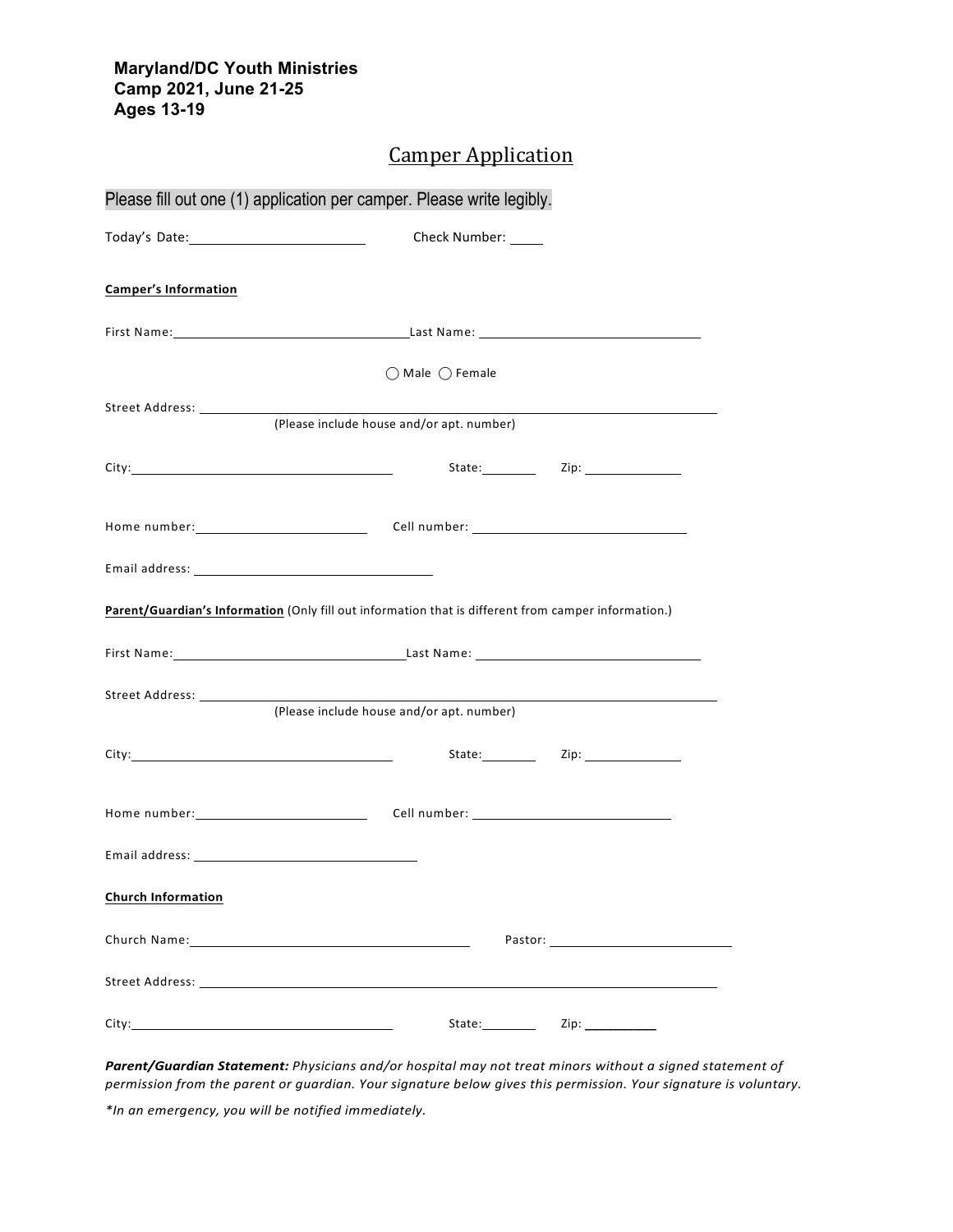#### **Maryland/DC Youth Ministries Camp 2021, June 21-25 Ages 13-19**

| <b>Insurance Information</b><br>NO CAMPER WILL BE ADMITTED TO 2021 MDDC CAMP WITHOUT SUBMITTING THIS COMPLETED FORM PRIOR TO JUNE<br>11.                                                                                                                                                                      |        |
|---------------------------------------------------------------------------------------------------------------------------------------------------------------------------------------------------------------------------------------------------------------------------------------------------------------|--------|
| Name of Insurance Company: 1992. The Company of the Company of the Company of the Company of the Company of the Company of the Company of the Company of the Company of the Company of the Company of the Company of the Compa                                                                                |        |
|                                                                                                                                                                                                                                                                                                               |        |
| Please provide any medical history and/or problems as follows: (this includes: allergies, medications, food, bee stings, etc.)                                                                                                                                                                                |        |
|                                                                                                                                                                                                                                                                                                               |        |
|                                                                                                                                                                                                                                                                                                               |        |
| The following medications must be administered:                                                                                                                                                                                                                                                               |        |
| 1.                                                                                                                                                                                                                                                                                                            |        |
| 2.                                                                                                                                                                                                                                                                                                            |        |
| 3.                                                                                                                                                                                                                                                                                                            |        |
| <b>Emergency Contact Information</b>                                                                                                                                                                                                                                                                          |        |
| In the event of an emergency, I authorize MD/DC Youth Ministries and its appointees for the purposes of Youth Camp 2018 to                                                                                                                                                                                    |        |
| contact the following person(s):                                                                                                                                                                                                                                                                              |        |
|                                                                                                                                                                                                                                                                                                               |        |
|                                                                                                                                                                                                                                                                                                               |        |
|                                                                                                                                                                                                                                                                                                               |        |
| Name/Relationship/Phone example and the state of the state of the state of the state of the state of the state of the state of the state of the state of the state of the state of the state of the state of the state of the                                                                                 |        |
| (Parent's Signature)                                                                                                                                                                                                                                                                                          | (Date) |
| (Camper's Signature)                                                                                                                                                                                                                                                                                          | (Date) |
| *******************                                                                                                                                                                                                                                                                                           |        |
| By signing this form (camper/parent), you are acknowledging that you have read the camp rules thoroughly, and<br>that you hereby accept those rules and will obey those rules<br>*******************                                                                                                          |        |
| No one will be registered without the signature of his/her pastor. If the pastor is not a member of the United Pentecostal<br>Church (UPC), then the closet UPC pastor must sign this application. The pastor's signature signifies that he has read this form<br>and recommends this student to attend camp. |        |
| (Signing Pastor's Printed Name)                                                                                                                                                                                                                                                                               |        |
| (Pastor's Signature)                                                                                                                                                                                                                                                                                          | (Date) |

Church Name: Pastor's phone number: \_\_\_\_\_\_\_\_\_\_\_\_\_\_\_\_\_\_\_\_\_\_\_\_\_\_\_\_